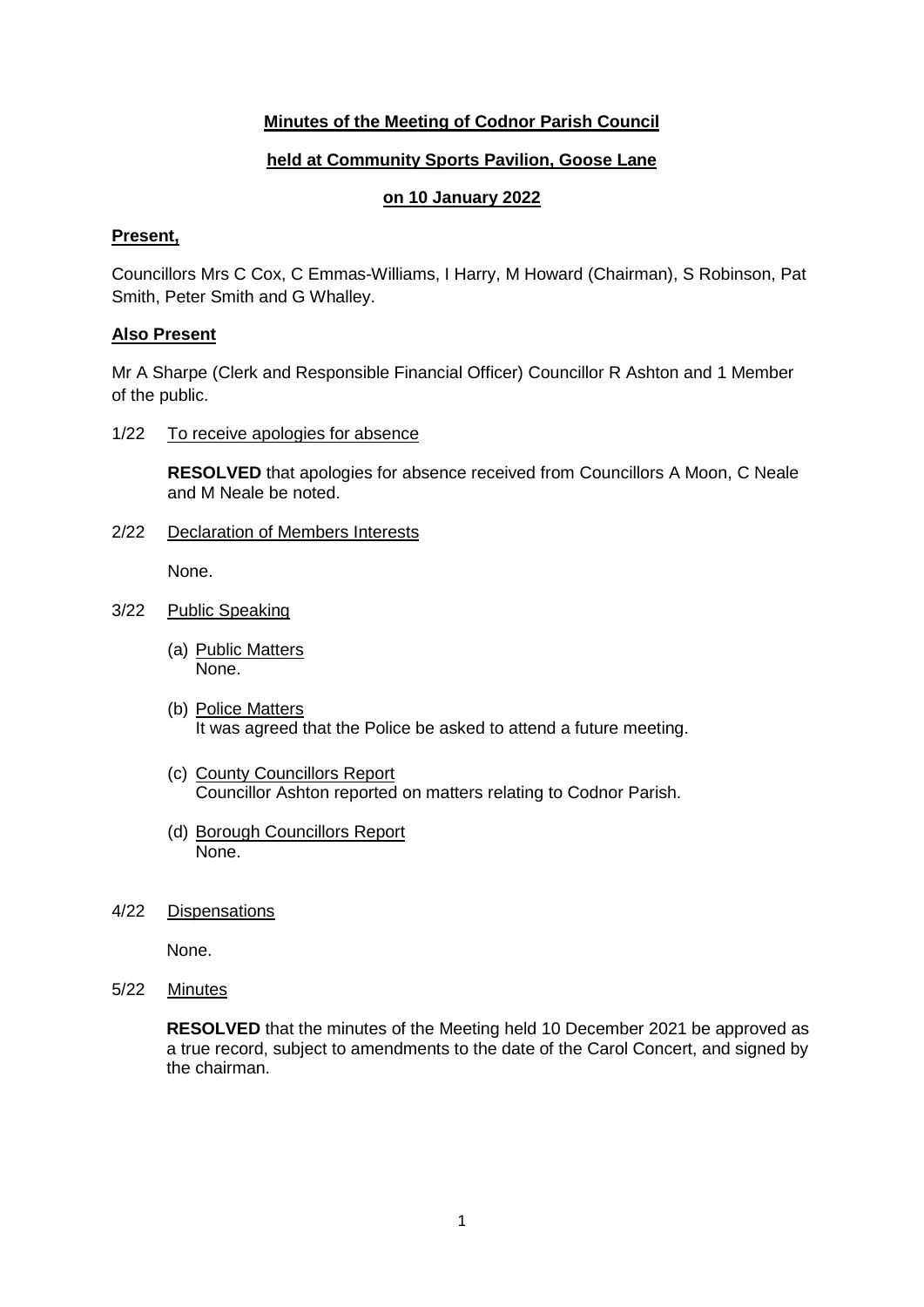### 6/22 To determine which items, if any, of the Agenda should be taken with the public excluded

**RESOLVED** that no items be considered with the press and public excluded.

### 7/22 Co-option of Parish Councillor

Following on from an interview it was **RESOLVED** –

That Isobel Harry be co-opted onto the Parish Council. Councillor Harry signed the declaration of Acceptance of office form and joined the meeting.

### 8/22 Chairman's announcements

The Chairman thanked everyone involved in the Carol Concert held in December for their support and announced that £110.00 had been raised for Children in Need. He also asked the Clerk to look into the possible provision of a portable hearing loop and this was agreed by the Council.

#### 9/22 Leaders Report

The Leader reported that the footpath at the top of Springhill Way/Waingroves Road had now been repaired. This was adopted by DCC in 2003 but appeared to be not on the footpaths map. The Clerk was asked to write to DCC ensure it was included on the official footpaths map.

### 10/22 Environmental Matters

None.

### 11/22 Parish Council – Items for Decision/Action/Update

(a) Update – On-going matters - EV Charging points, Tesco Express Land, Clock Tower land, Allotments and Multi User.

Council were updated on matters of business that were ongoing. Council accepted a quotation for a two year agreement with Lite for the provision of additional displays in 2022 and 2023.

**RESOLVED** that the report be noted and the quotation agreed.

(b) Covid 19 update including Carols Round the Tree arrangements.

Council noted the latest position in regards to Covid 19 and restrictions.

**RESOLVED** that the report be noted.

(c) Financial Risk Assessment.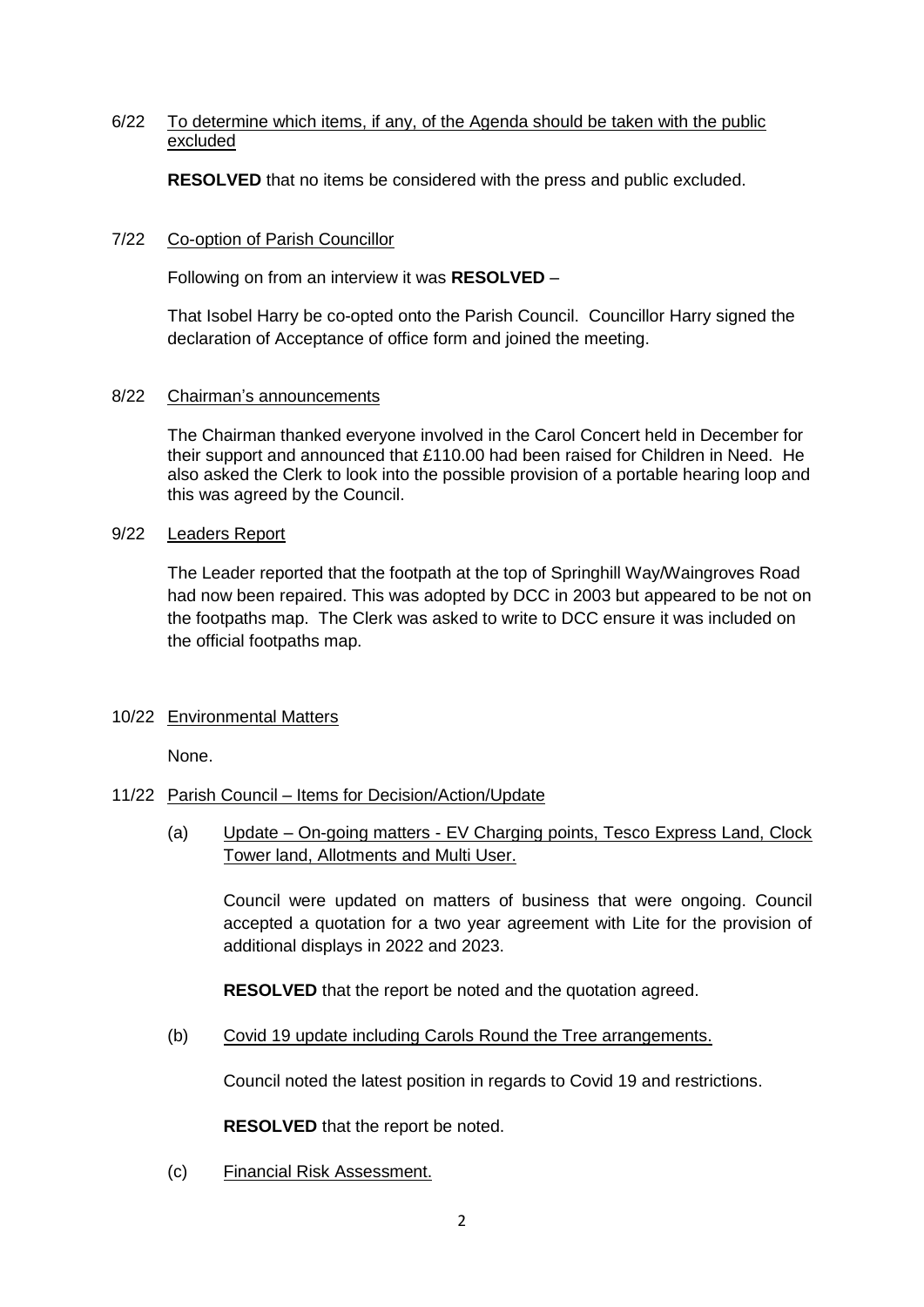**RESOLVED** that the updated Financial Risk Assessment document for January 2022 be approved.

(d) Meeting Dates

**RESOLVED** that the following meeting dates be approved.

- 7 February 7 March 10 April 9 May
- (e) Litter Pick Dates

**RESOLVED** that the following litter pick dates be approved.

5 February 5 March 2 April 14 May 4 June 2 July

### 12/22 Finance

### **RESOLVED** that

**(a)** The accounts for payment be approved and the bank reconciliation noted.

|                | <b>Payee/Description</b>                            | <b>Nett</b> | <b>VAT</b> | <b>Gross</b> |
|----------------|-----------------------------------------------------|-------------|------------|--------------|
| UT BACS 30 NOV | Codnor Sports - Meeting<br>Room Hire                | 90.00       | 0.00       | 90.00        |
| UT BACS 30 NOV | Homeworking Allowance                               | 78.00       | 0.00       | 78.00        |
| UT BACS 30 NOV | Direct365 - Defib Battery                           | 152.00      | 30.40      | 182.40       |
| UT BACS 6 DEC  | <b>HMRC</b>                                         | 149.12      | 0.00       | 149.12       |
| UT BACS 6 DEC  | <b>DCC Pensions</b>                                 | 306.35      | 0.00       | 306.35       |
| UT BACS 14 DEC | Salary                                              | 1104.18     | 0.00       | 1104.18      |
| UT BACS 14 DEC | Salary                                              | 672.61      | 0.00       | 672.61       |
| UT BACS 15 DEC | Codnor Bowls Club - Grant                           | 500.00      | 0.00       | 500.00       |
| UT BACS 30 DEC | <b>AVBC - Grass Cutting</b><br>play area annual fee | 455.00      | 91.00      | 546.00       |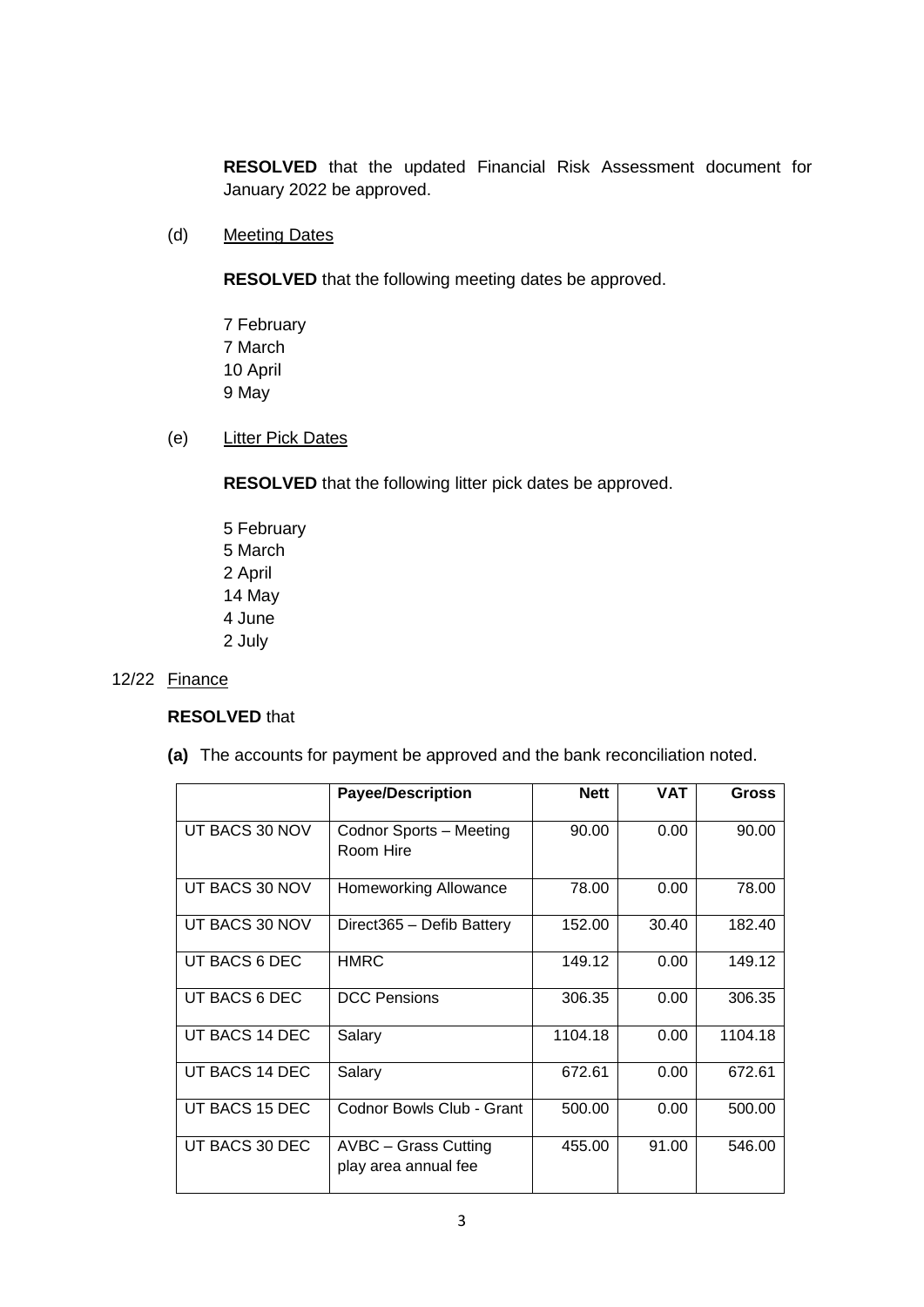| UT BACS 30 DEC | Direct365 - Defib Pads       | 74.00  | 16.25 | 97.50  |
|----------------|------------------------------|--------|-------|--------|
| UT BACS 4 JAN  | <b>DCC</b> Pension           | 306.35 | 0.00  | 306.35 |
| UT BACS 4 JAN  | <b>Butler Cook - Payroll</b> | 77.00  | 15.40 | 92.40  |
| UT BACS 7 JAN  | <b>HMRC</b>                  | 149.12 | 0.00  | 149.12 |

#### **CPC Bank Reconciliation**

| Balance b/f at 1 April                     | £ | 149,987.59 |  |  |
|--------------------------------------------|---|------------|--|--|
| Add total receipts                         | £ | 71,137.60  |  |  |
| Less total payments                        | £ | 49,520.68  |  |  |
| Balance at 25 Nov                          | £ | 171,604.51 |  |  |
| <b>Represented by bank balances 25 Nov</b> |   |            |  |  |
| Current                                    | £ | 39,607.86  |  |  |
| Deposit                                    | £ | 6,433.51   |  |  |
| <b>Business Term Deposit</b>               | £ | 37,235.30  |  |  |
| U Trust                                    | £ | 88,327.84  |  |  |
|                                            | £ | 171,604.51 |  |  |

**(b)** That the budget for 2022/23 as now submitted be approved and the Precept to be raised set at £74,513.00.

## 13/22 Planning and Licensing

Council considered the latest planning applications –

#### **RESOLVED –**

(1) That the following planning applications be noted.

| AVA/2021/0844 | 96 Holborn View - change<br>of use dwellinghouse to<br>child minding | Permitted |
|---------------|----------------------------------------------------------------------|-----------|
| TRE/2021/1061 | 94 Glasshouse Hill - Works<br>to 2 trees                             | Permitted |
| AVA/2021/0790 | Twin Oaks Farm -<br>Alterations to agricultural<br>buildings         | Permitted |